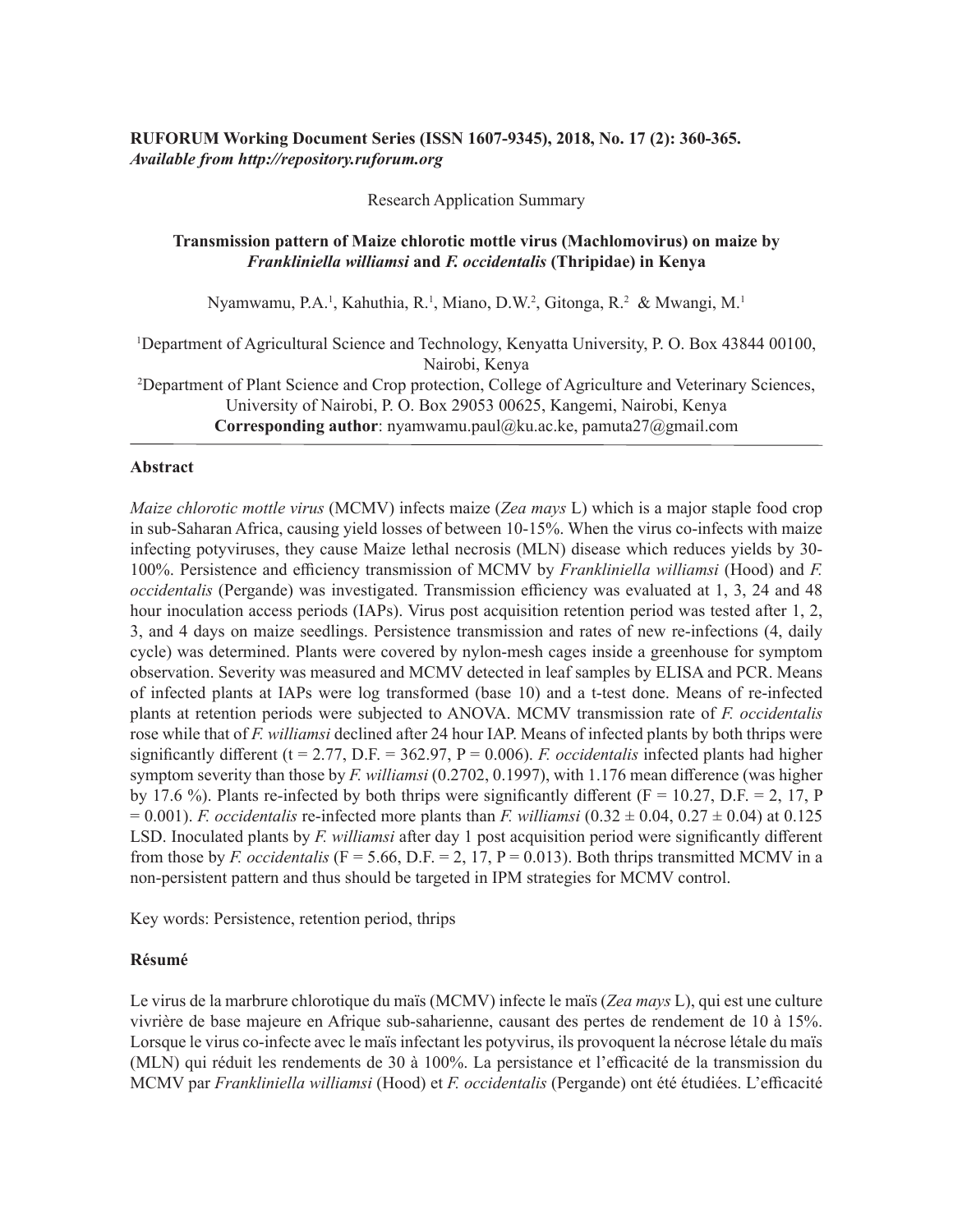de transmission a été évaluée à des périodes d'accès à l'inoculation (IAP) de 1, 3, 24 et 48 heures. La période de rétention du virus après l'acquisition a été testée après 1, 2, 3 et 4 jours sur des plants de maïs. La transmission de persistance et les taux de nouvelles réinfections (4, cycle quotidien) ont été déterminés. Les plantes étaient couvertes par des cages en filet de nylon à l'intérieur d'une serre pour l'observation des symptômes. La sévérité a été mesurée et le MCMV détecté dans des échantillons de feuilles par ELISA et PCR. Les moyens des plantes infectées aux IAP ont été transformés en log (base 10) et un test t a été effectué. Les moyens des plantes réinfectées pendant les périodes de rétention ont été soumis à une analyse de variance. Le taux de transmission MCMV de *F. occidentalis* a augmenté tandis que celui de *F. williamsi* a diminué après 24 heures de PIA. Les moyennes des plantes infectées par les deux thrips étaient significativement différentes ( $t = 2.77$ , D.F. = 362,97, P = 0,006). Les plantes infectées par *F. occidentalis* avaient une sévérité des symptômes plus élevée que celles de *F. williamsi* (0,2702, 0,1997), avec une différence moyenne de 1,176 (était plus élevée de 17,6%). Les plantes réinfectées par les deux thrips étaient significativement différentes ( $F = 10,27$ , D.F. = 2, 17, P = 0,001). *F. occidentalis* a réinfecté plus de plantes que *F. williamsi* (0,32 ± 0,04, 0,27 ± 0,04) à 0,125 LSD. Les plantes inoculées par *F. williamsi* après le jour 1 après la période d'acquisition étaient significativement différentes de celles par *F. occidentalis* (F = 5,66, D.F. = 2, 17, P = 0,013). Les deux thrips ont transmis le MCMV selon un schéma non persistant et devraient donc être ciblés dans les stratégies IPM pour le contrôle du MCMV.

Mots clés : persistance, période de rétention, thrips

#### **Introduction**

Maize (*Zea mays* L.) is the most important cereal crop for smallholder farmers in sub-Saharan Africa (SSA), with over 38 million metric tons (MMT) of grain produced on 25 million ha (FAOSTAT, 2016). Maize is critical for food security in SSA where 95% of the produce is used as food, however, maize production has been threatened by Maize lethal necrosis (MLN) disease (Wangai *et al.*, 2012). *Maize chlorotic mottle virus* (MCMV) of the genu*s Machlomovirus,* family *Tombusviridae* co-infects maize with *Potyviridae viruses* such as Wheat streak mosaic virus (WSMV), Maize dwarf mosaic virus (MDMV), or Sugarcane mosaic virus (SCMV, formerly MDMV-B) to cause MLN (Uyemoto *et al.*, 1980). In Kenya, MLN was first reported in September 2011 in Longisa Division of Bomet District (Wangai *et al.*, 2012). By 2012, MLN had spread to other districts in Central, Nyanza, Western, and Rift Valley regions of Kenya. The disease spread to Rwanda, Democratic Republic of Congo (DRC), Uganda, Tanzania, South Sudan and Ethiopia (Mahuku *et al.*, 2015). Indeed MLN has threatened maize production in sub Saharan Africa with 30-100% yield losses, but recent findings also indicate that MCMV is a threat on its own and can cause significant yield losses. This virus causes a yield loss ranging between 10 to 15% in natural infections or up to 59% under experimental conditions.

*Potyviruses* infecting maize especially SCMV have been known in Kenya and Eastern Africa since 1970s but MCMV is new in Eastern Africa (Wangai *et al.*, 2012). Since 1973 when MCMV was first reported in Peru, it had spread into the United States by 1976 and Argentina by 1982. The virus has further spread to China, Taiwan (Deng *et al.*, 2014) and Kenya in Eastern Africa (Wangai *et al.*, 2012). MCMV is the primary problem in MLN disease complex as there exists an overlap between it and MLN occurrence. Recent surveys have also shown that MCMV is widely distributed in Kenya, Tanzania, Uganda and Democratic Republic of Congo (Mahuku *et al.*, 2015).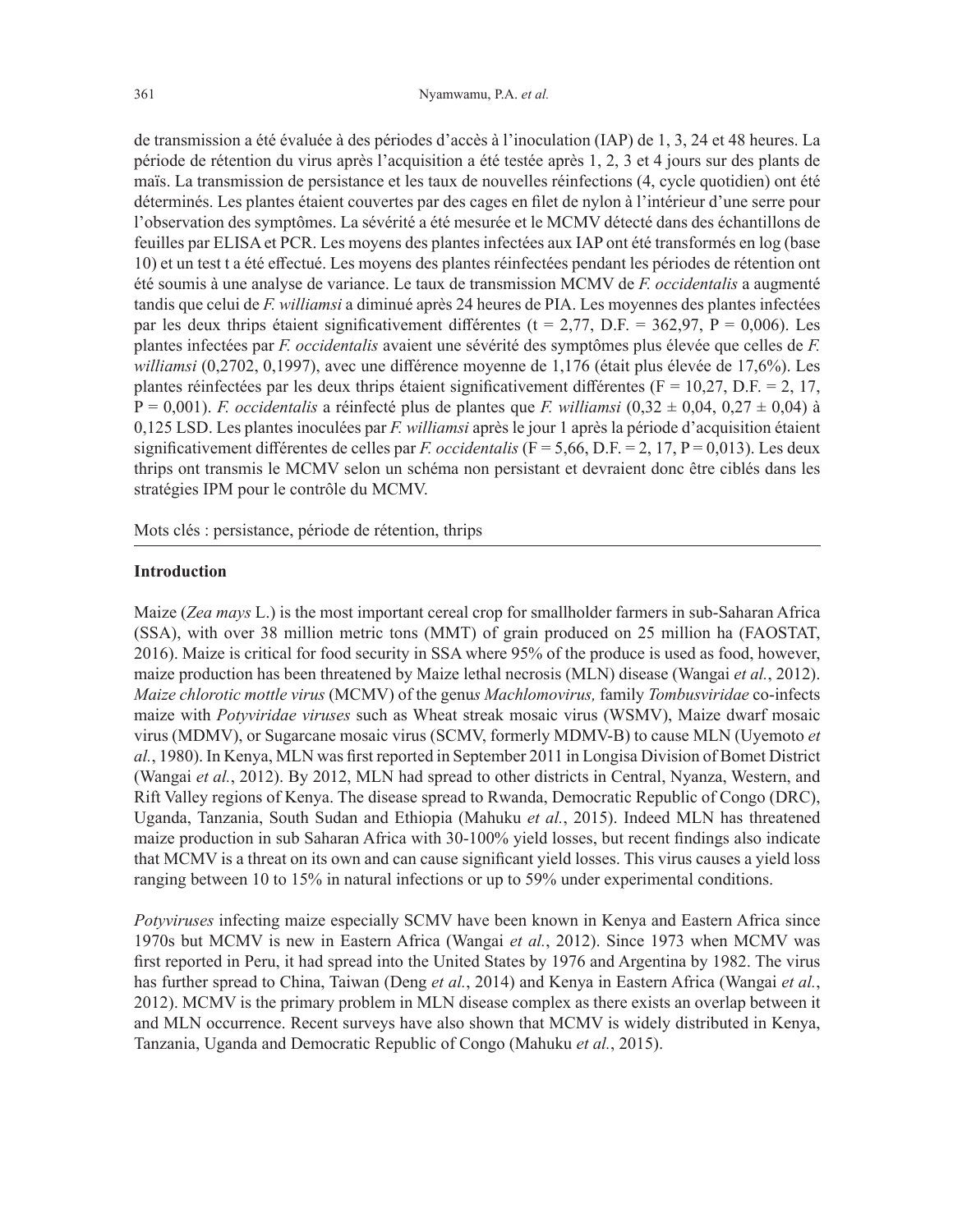The causes of rapid spread of MLN from Bomet in Western Kenya and the mechanisms of MCMV spread over a large geographic area within three years has not been understood (Wangai *et al.*, 2012). However, thrips have been suspected to vector MCMV and spread it within maize fields because they occur in almost all MLN affected fields (Mahuku *et al.*, 2015). It was therefore necessary to determine the persistence transmission of MCMV by thrips for effective management of the virus. This study examined the transmission of MCMV by *F. williamsi* and *F. occidentalis* adults, their transmission rates at different IAPs, persistence of transmission through re-infections and post-acquisition retention periods.

#### **Materials and methods**

**Inoculum preparation and thrips collection.** Potted maize seedlings under greenhouse conditions were mechanically inoculated with pure isolates of MCMV at 3 leaf stage. These plants were sap inoculated using standard methods and served as a source of inoculum. *Frankliniella occidentalis* and *F*. *williamsi* adult thrips were collected onto yellow trays from MLN affected maize fields in Bomet and Kisii Counties of western Kenya. The thrips were shipped into the laboratory and identified according to Mound *et al.* (2009). Colonies of *F. occidentalis* and *F*. *williamsi* were raised on French bean pods and maize stalk cuttings, respectively. Modified culture boxes (5 L cylindrical plastic buckets with cloth ventilated 5x5 cm side openings and top cover) were used in rearing the thrips.

**Retention and efficiency transmission of MCMV by thrips**. The retention period of MCMV Kenyan isolate by *F. occidentalis* and F. *williamsi* adults was tested on maize cultivar Duma 43 raised on 2 kg plastic pots covered with insect proof cages (1x1x2 M) in a greenhouse. Thrips transmission efficiency of MCMV (proportion of plants successfully infected by these thrips) was evaluated at 1, 3, 24, and 48 hour inoculation access periods (IAPs). Ten adult thrips were starved for 24 hours inside modified 50 ml plastic laboratory universal bottles (clothe ventilated 2x5 cm side openings and cotton wool top cover). Wet leaf discs (5x2cm) from symptomatic leaves were introduced into the universal bottles for the thrips to feed for 48 hours to acquire the virus. The leaf discs were removed from the bottles using a pair of forceps and thrips starved for 4 hours. Leaf tips of healthy 14 day old maize seedlings were inserted into the universal bottles for the thrips to feed and inoculate the virus. The same procedure was used for testing post-acquisition retention period (number of days thrips remain viruliferous) at 1, 2, 3, and 4 day sequence after virus acquisition. Thrips were maintained on honey and pollen after starvation. Water was supplied by wet cotton wool used as top cover. Re-infection by MCMV (number of plants re-infected in days) using thrips was evaluated in 1, 2, 3, and 4 day cycles using the same procedure. Negative controls were exposed to thrips fed on healthy leaf discs while positive controls were mechanically sap inoculated (5g of leaf crushed in 0.05 M phosphate buffer, pH 7.2; sap directly rubbed using carborundum of maize leaves at the 3 leaf stage). Sixty four plants arranged in a complete randomized design (CRD) were inoculated for each experiment. The plants were covered in insect proof cages inside a greenhouse and observed for symptoms development. RT-PCR and ELISA were used to detect MCMV in leaf samples after inoculation by thrips. Variations in MCMV prevalence on maize at different post acquisition and retention periods was tested by ANOVA and means separated by Fisher's protected least significant difference (LSD) at 0.05 significance level. Transmission rates were fitted to linear regressions approximation using least squares approach and plotted against time using the statistical software GenStat, 15th Edition.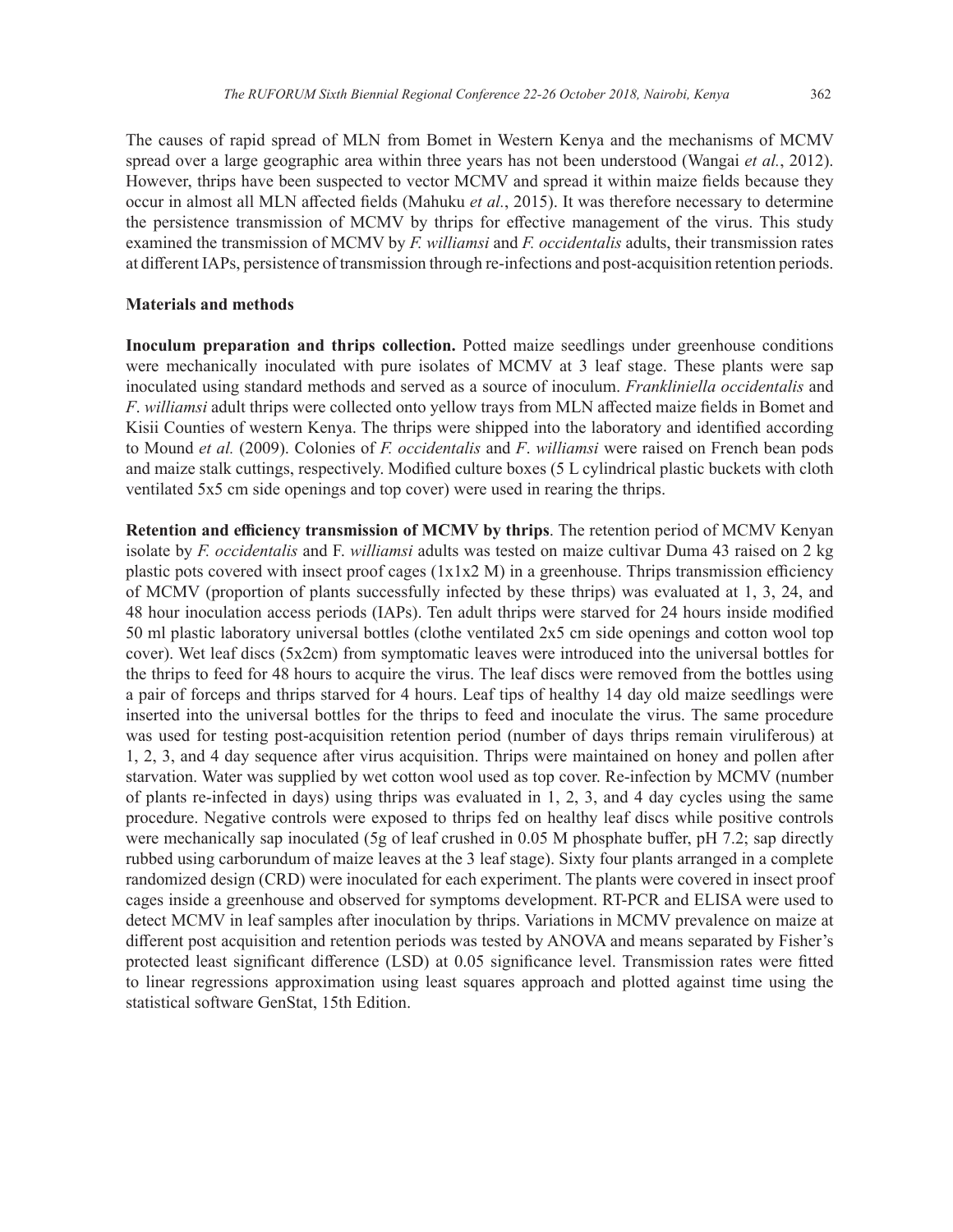## **Results**

*Frankliniella occidentalis* and *F. williamsi* transmitted MCMV in 1, 3, 24, and 24 IAPs with initial symptoms developing in week 5 against those of positive controls that appeared in week 2 after inoculation). Plants inoculated by *F. occidentalis* had their highest severity at 3 hours IAP and those of *F. williamsi* at 1 hour. MCMV severity on plants inoculated by *F. williamsi* was significantly different from that of *F. occidentalis* (t = 2.77, D.F. = 362.97, P = 0.006). Plants inoculated by *F.* williamsi had higher symptom severity than those by F. occidentalis (0.270, 0.199) with a mean difference of 1.176. The disease severity for *F. williamsi* inoculated plants was 17.6 % higher than plants inoculated by *F. occidentalis*.

MCMV transmission rate by *F. williamsi* was relatively higher than that of *F. occidentalis* and after 24 hours IAP it increased while that of *F. occidentalis* declined (Fig. 1). There was significant mean differences (F = 5.66, D.F. = 2, 17, P = 0.013) between proportion of plants inoculated by *F. williamsi* and *F. occidentalis* at 1, 2, 3, and 4 days post acquisition retention periods. Number of plants transmitted after day 2 of acquisition were not significantly different from those infected after day 1 but was different from day 3 ( $0.26 \pm 0.044$ ,  $0.402 \pm 0.043$ ,  $0.497 \pm 0.061$ ) at 0.149 LSD. *Frankliniella williamsi* and *F. occidentalis* transmitted MCMV in a similar pattern over the four days of post-acquisition.



Figure 1. Prevalence of MCMV transmission on maize plants by ten thrips of *Frankliniella williamsi* **and F.** *occidentalis* **adults. Thrips were fed on infected leaf discs for 48 hours to acquire the virus followed by transfers to healthy maize seedlings in 1, 2, 24 and 48 hour VIAPs.**

Out of 64 plants tested in four replicates, 7 (43%) of *F. occidentalis* and 5 (31%) of *F. williamsi* retransmitted MCMV in series one after feeding for 48 hours on infected leaf discs. Only *F. williamisi*  re-transmitted 3 (18%) in the second series of re-infection after which there was no re-infection of maize plants in 3 and 4 series. The severity for *F. occidentalis* infected plants was highest (2.05  $\pm$  0.43) and 0.95  $\pm$  0.35 for *F. williamsi* plants against 3.10  $\pm$  0.48 for mmechanically inoculated positive controls. Reverse transcriptase PCR showed a decrease in the rate of MCMV transmission.

### **Discussion**

Plants inoculated by *F*. *occidentalis* had their highest severity at 3 hours IAP and those of *F. williamsi*  at 1 hour. Thrips spend a lot of time exploring their food substrates rather than first attempting to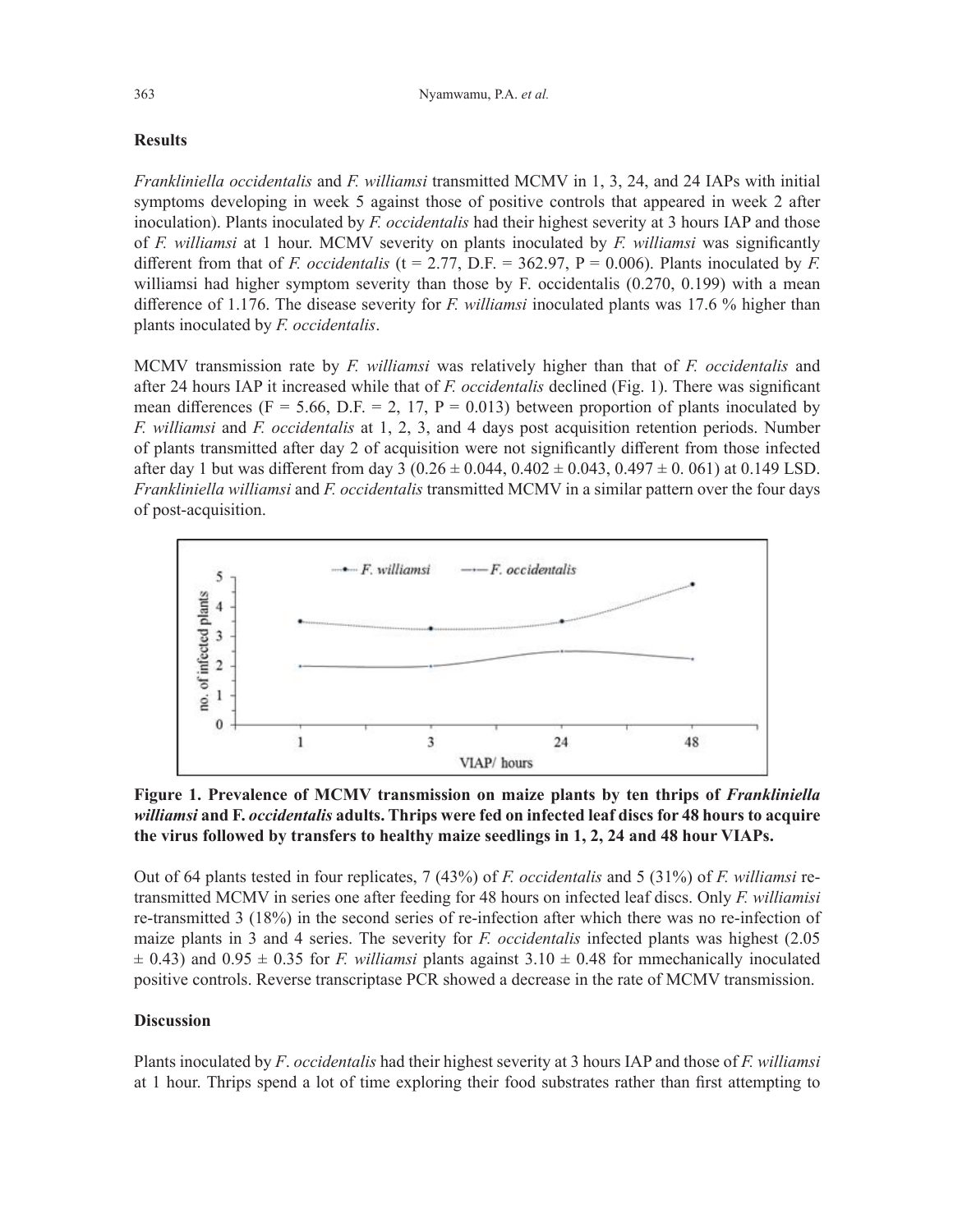feed on new introduced food sources (Cabanas *et al.*, 2013). Thus 3 and 1 hour IAPs were the optimum time for MCMV transmission by *F. occidentalis* and *F. williamsi*, respectively. Symptoms developed five weeks after inoculation in all the IAPs which could be due to low viral titres and translocation mechanisms (Nagata *et al.*, 2002). Infected mild symptomatic plants could serve as reservoirs for new virus infections within maize fields since they are often overlooked. Mechanically inoculated controls had higher severity than thrips inoculated plants which could be attributed to the level of virus titres in extract leaf sap and thrips. New MCMV infections by *F. occidentalis* can induce low severities or asymptomatic maize plants which facilitates virus spread. The mode of MCMV transmission by the *F. williamsi* thrips was similar to those for the same virus by *F. occidentalis*. *Frankliniella williamsi* thrips transmit MCMV soon after acquisition and retained the virus for short periods with no evidence of a latent period. *Frankliniella williamsi* transmitted MCMV after an acquisition periods of 3 h, with no evidence for a latent period for foul beetles (Mahuku *et al.*, 2015).

Transmission rate of MCMV by *F. williamsi* was relatively higher than that of *F. occidentalis* and it increased with longer IAPs for both thrips. The capacity of virus transmission by thrips depends on compatibility among the thrips species, MCMV isolate and plants used for acquisition and inoculation. The difference in transmission competence could be related to MCMV translocation mechanisms and virus migration from vectors to plants. A poor migration of the virus through the ligament to the salivary glands may translate into low transmission rates as was observed in *T. tabaci* which acquired TSWV but could not transmit it (Nagata *et al.*, 2002).

The variations in MCMV prevalence at different post acquisition and retention periods between *F. williamsi* and *F*. *occidentalis* was due to a decrease in viral titers and eventual depletion after two days as was demonstrated by Cabanas *et al.* (2013). *Frankliniella williamsi* and *F*. *occidentalis* transmitted MCMV in a similar pattern over the four days post-acquisition periods as was also indicated by Ng and Falk (2006) that plant viruses of the same genus are transmitted by specific taxa of vectors.

Both thrips did not re-transmit MCMV in series 3, and 4 sets of plants. The inability of *F. occidentalis* to re-transmit the virus indicated that MCMV was non-persistently transmitted. However *F. williamsi* was able to re-transmit the virus in a semi-persistent manner which agrees with Cabanas *et al.* (2013) that the virus could be semi-persistently transmitted by maize thrips. This pattern of MCMV transmission indicates that the virus did not enter the hemocoel or any vector cell membrane as in persistent virus transmissions. Non-persistent viruses are retained by their vectors for less than a few hours whereas semi-persistent viruses are retained for days, weeks, or even years (Link and Fuchs, 2005). Real time RT-PCR also showed a decrease in the rate of MCMV transmission with an increase in inoculation cycle.

### **Conclusion**

The study confirms that MCMV is transmitted soon after acquisition by both *F. williamsi* and *F. occidentalis. Frankliniella williamsi* appears to retain MCMV for longer periods than *F. occidentalis,*  presenting a unique feature among these thrips since they belong to the same genus. MCMV translocation mechanisms and determinants for virus migration from vectors to plants need to be established. This can present a valuable model to clarify the viral determinants that are responsible for variations in transmission rates of a virus by arthropod vectors within a genus.